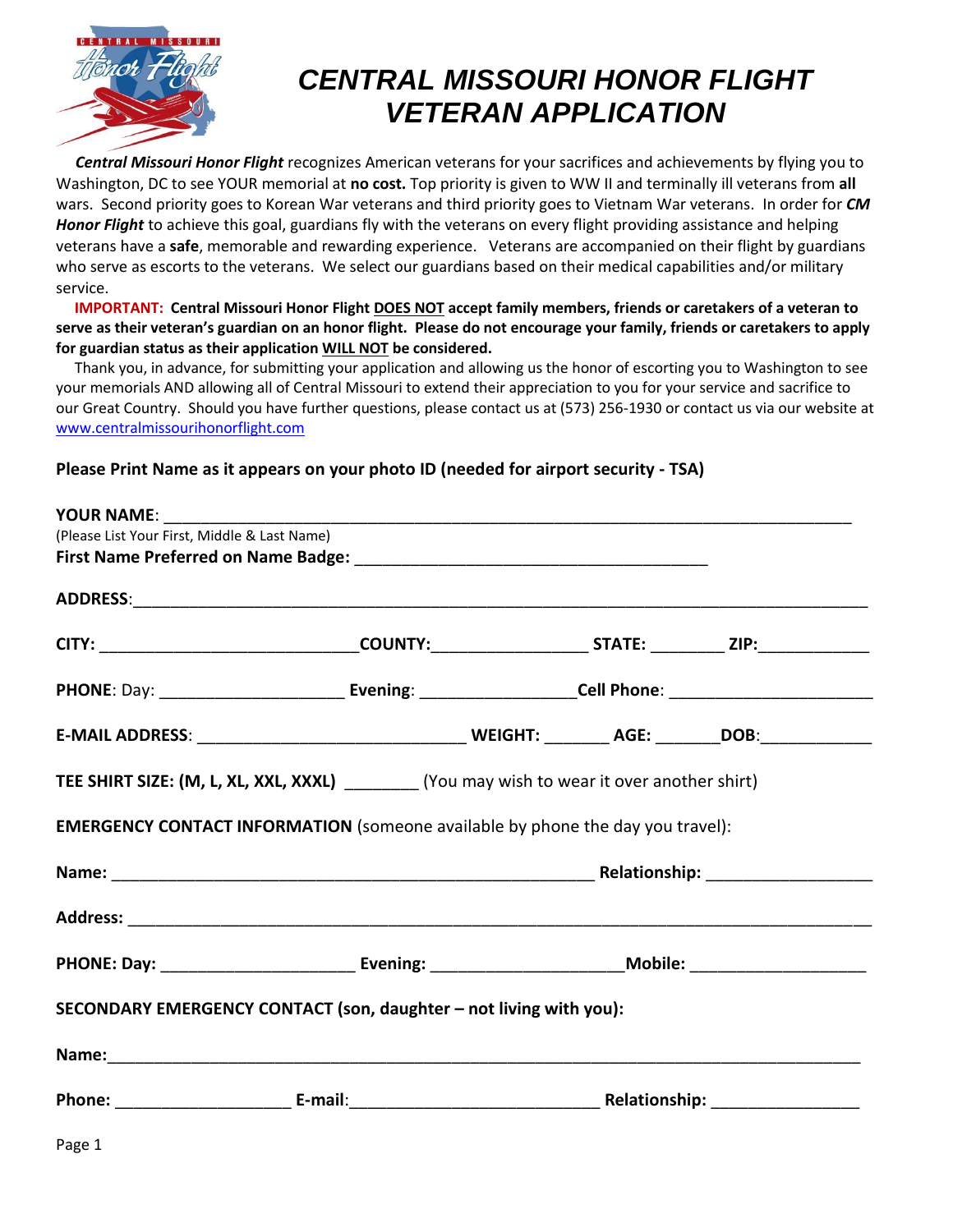|               |                                                                                                                         | ASSESS THE SUPPORT WE NEED TO PROVIDE YOU DURING THE TRIP. INFORMATION IS FOR CM HONOR   |              |            |           |
|---------------|-------------------------------------------------------------------------------------------------------------------------|------------------------------------------------------------------------------------------|--------------|------------|-----------|
|               | FLIGHT AND MEDICAL PERSONNEL ONLY. A PHYSICIAN ACCOMPANIES ALL FLIGHTS.                                                 |                                                                                          |              |            |           |
|               | Do you have a problem walking the length of a football field without assistance? YES NO.                                |                                                                                          |              |            |           |
|               | $\blacktriangleright$ If yes, please describe the reason (e.g. lung problems, arthritis, heart problems, etc.)          |                                                                                          |              |            |           |
|               | Do you use a wheelchair? always                                                                                         | occasionally                                                                             | do not use   |            |           |
|               |                                                                                                                         | If you use a wheelchair, can you climb 4-5 steps onto the bus?                           |              | <b>YES</b> | <b>NO</b> |
|               |                                                                                                                         | If you use a wheelchair can you transfer from wheelchair to seat?                        |              | <b>YES</b> | <b>NO</b> |
|               | Do you use a walker or cane? always                                                                                     | <b>Example 20 occasionally</b>                                                           | does not use |            |           |
|               |                                                                                                                         | If always or occasional can you climb 4-5 steps onto the bus? YES                        |              | <b>NO</b>  |           |
|               | Do you have any drug allergies? YES NO Food allergies? YES NO                                                           |                                                                                          |              |            |           |
|               |                                                                                                                         |                                                                                          |              |            |           |
|               | Do you have a history of seizure? YES NO Please describe what type (i.e. grand mal, petit mal,                          |                                                                                          |              |            |           |
|               |                                                                                                                         |                                                                                          |              |            |           |
|               | 5 years, we STRONGLY advise you discuss trip with your private physician!                                               |                                                                                          |              |            |           |
|               | Do you have problems with motion sickness (sea or air)? YES NO If yes, is it controlled with                            |                                                                                          |              |            |           |
|               | medications? YES NO If motion sickness is not controlled with medications, it is STRONGLY advised                       |                                                                                          |              |            |           |
|               |                                                                                                                         |                                                                                          |              |            |           |
|               |                                                                                                                         |                                                                                          |              |            |           |
|               | you discuss the trip with your private physician!                                                                       |                                                                                          |              |            |           |
|               |                                                                                                                         |                                                                                          |              |            |           |
|               | Do you have any breathing problems? YES NO                                                                              |                                                                                          |              |            |           |
|               |                                                                                                                         |                                                                                          |              |            |           |
|               | $\blacktriangleright$ Do you use a home nebulizer machine? YES NO If you use an inhaler, please bring with you on trip. |                                                                                          |              |            |           |
|               |                                                                                                                         |                                                                                          |              |            |           |
| <b>OXYGEN</b> |                                                                                                                         |                                                                                          |              |            |           |
|               |                                                                                                                         | If yes: Liter per minute___________________________________ Continuous or Intermittent   |              |            |           |
|               | Do you have a history of open head injuries, sinus problems, or ear problems? YES NO. If YES, have                      |                                                                                          |              |            |           |
|               | you flown since the open head injury, sinus or ear problems occurred? YES NO. If YES, did you have                      |                                                                                          |              |            |           |
|               | any problems? YES NO If YES, it is STRONGLY advised you discuss the trip with your private                              |                                                                                          |              |            |           |
|               | physician. If you have NEVER flown since the open head injury, sinus or ear problems, again we                          |                                                                                          |              |            |           |
|               | STRONGLY advise you discuss the trip with your private physician.                                                       |                                                                                          |              |            |           |
|               | $\bullet$ Do you have a wound that requires dressing bandages? YES NO                                                   |                                                                                          |              |            |           |
|               |                                                                                                                         |                                                                                          |              |            |           |
|               | Do you have a <b>urine (catheter) or colostomy bag? YES NO</b> . If YES, please make sure the bag is                    |                                                                                          |              |            |           |
|               | emptied prior to flight. If you do not know if your bag is emptied, can your bag be easily emptied or                   |                                                                                          |              |            |           |
|               | replaced? It is STRONGLY advised that you discuss this issue with your private physician.                               |                                                                                          |              |            |           |
|               |                                                                                                                         | Please check: ________ Lack of control of urine function ____________ Frequent urination |              |            |           |
|               |                                                                                                                         | Lack of control of stool                                                                 |              |            |           |
|               | If you use a urostomy or colostomy bag, please arrange to bring an extra bag on the flight.                             |                                                                                          |              |            |           |